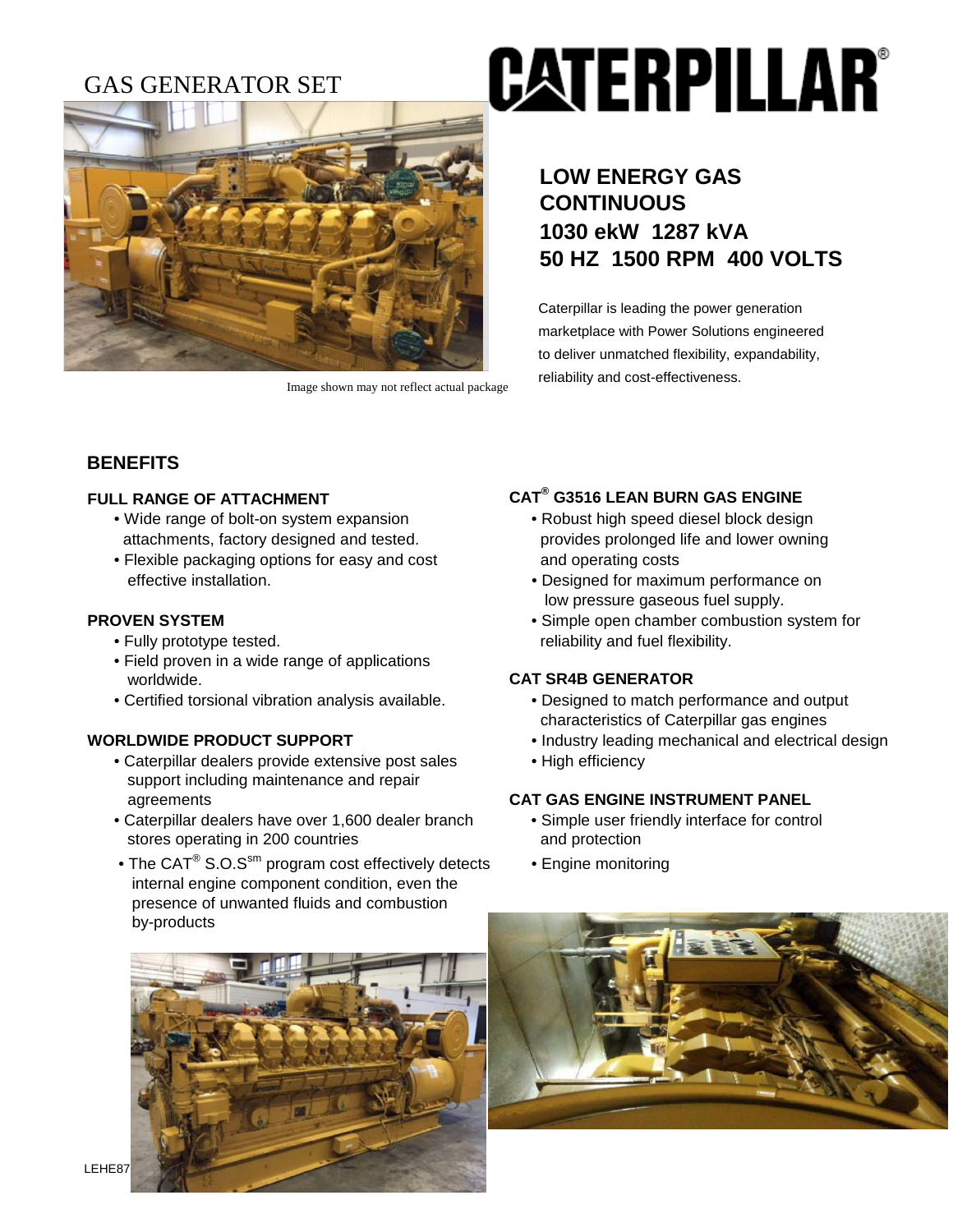## **CATERPILLAR®**

### **Factory Installed Standard & Optional Equipment**

| <b>System</b>              | <b>Standard</b>                                                               | Optional                                           |  |  |
|----------------------------|-------------------------------------------------------------------------------|----------------------------------------------------|--|--|
| <b>Air Inlet</b>           | Air cleaner; intermediate duty with service indicator (ship loose)            | Air inlet adapter                                  |  |  |
| Control                    | Instrument panel on engine                                                    |                                                    |  |  |
| Cooling                    | Jacket water circuit                                                          | Raw water aftercooler                              |  |  |
|                            | Engine driven JW pump; Thermostats and housing                                | Temperature regulator for high temperature cooling |  |  |
|                            | Combined aftercooler and oil cooler circuit                                   | (option for a cogeneration system)                 |  |  |
|                            | Single-stage                                                                  | Inlet/Outlet connections.                          |  |  |
|                            | Engine driven AC pump; Second-stage thermostat and housing                    | Expansion and overflow tank                        |  |  |
|                            | Corrosion resistant aftercooler                                               | Water level switch gauge                           |  |  |
| <b>Exhaust</b>             | Wet exhaust                                                                   | Flexible fitting; Elbow; Flange and Expander       |  |  |
|                            |                                                                               | Muffler and spark-arresting muffler with companion |  |  |
|                            |                                                                               | flanges.                                           |  |  |
| <b>Fuel</b>                | Deltec natural gas carburetor                                                 | Gas filter                                         |  |  |
|                            | Rear inlet connection                                                         | Gas shutoff valve                                  |  |  |
|                            | Fuel system is sized for 17.7 to 23.6 MJ/Nm <sup>3</sup> (450 to 600 Btu/scf) |                                                    |  |  |
| Generator                  | SR4B generator, includes:                                                     | Set mounted circuit breakers                       |  |  |
|                            | PM excited, form wound with Class H insulation                                | Medium voltage generator                           |  |  |
|                            | <b>Stator RTDs</b>                                                            | Bearing temperature detectors (RTD)                |  |  |
|                            | Caterpillar's Digital Voltage Regulator (CDVR) including                      | Low voltage extension box                          |  |  |
|                            | <b>KVAR/PF</b> control                                                        | Cable access box                                   |  |  |
|                            | Space heater                                                                  | Air filter for generator                           |  |  |
|                            |                                                                               | European bus bar                                   |  |  |
| Governing                  | Woodward 2301A Speed Control for standard emission                            | Ship-loose 2301A Speed Controller                  |  |  |
|                            |                                                                               | 2301A load sharing governor                        |  |  |
|                            |                                                                               | 2301D dual gain governor                           |  |  |
|                            |                                                                               | 8290 load sharing module                           |  |  |
| Ignition                   | Caterpillar Electronic Ignition System (E.I.S.)                               |                                                    |  |  |
|                            | including detonation sensing timing                                           |                                                    |  |  |
| Lubrication                | Crankcase breather; top mounted                                               | Oil level regulator                                |  |  |
|                            | Oil cooler                                                                    | Oil pan drain valve                                |  |  |
|                            | Oil filter                                                                    | Sump pump                                          |  |  |
|                            | Shallow oil pan                                                               | Prelube pump                                       |  |  |
|                            |                                                                               | Lubricating oil                                    |  |  |
| <b>Mounting</b>            | 330 mm, industrial type rail, engine-generator mounting                       | Spring type vibration Isolators                    |  |  |
|                            |                                                                               | Rubber type isolator pad                           |  |  |
| <b>Protection</b>          | Shutoff solenoid; 24VDC, ETR                                                  |                                                    |  |  |
|                            | Detonation shutdown                                                           |                                                    |  |  |
| <b>Starting / Charging</b> | Dual 24 VDC starting motors                                                   | Battery charger; Charging alternator               |  |  |
|                            |                                                                               | Battery set, cable and rack                        |  |  |
|                            |                                                                               | Oversized battery; Jacket water heater;            |  |  |
| General                    | Paint -- Caterpillar Yellow (engine and generator)                            | EEC D.O.I certification                            |  |  |
|                            | Crankshaft vibration damper and guard                                         | Crankcase explosion relief valve                   |  |  |
|                            | Lifting eyes                                                                  | Engine barring group                               |  |  |
|                            | Operation and Maintenance Manuals; Parts Book.                                |                                                    |  |  |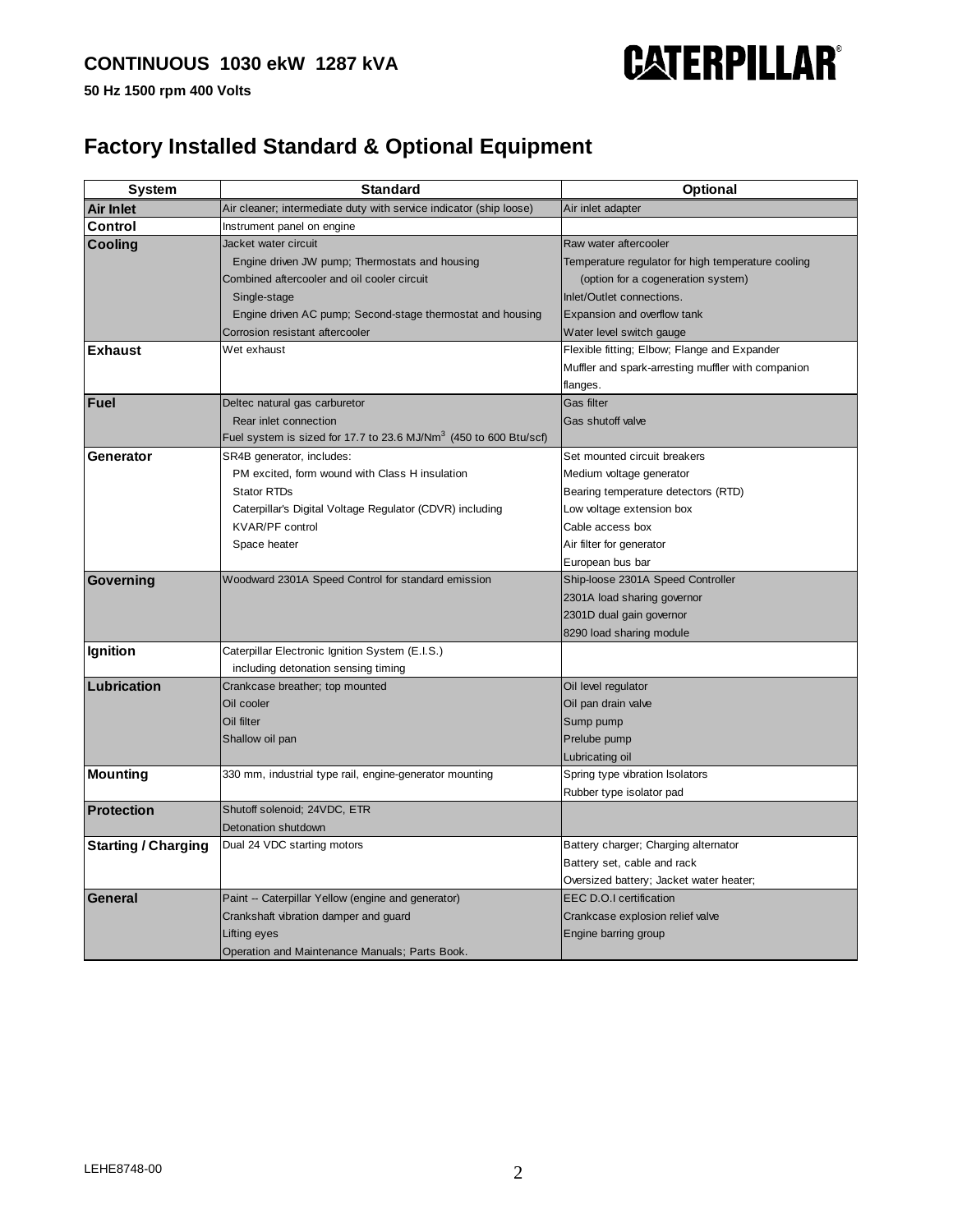#### **CONTINUOUS 1030 ekW 1287 kVA**

**50 Hz 1500 rpm 400 Volts** 

#### **SPECIFICATIONS**

#### **CAT LEAN BURN GAS ENGINE CAT GAS ENGINE INSTRUMENT PANEL** • Instrument panel includes:

Exhaust pyrometer and thermocouples

| G3516 LE SCAC 4-stroke-cycle, spark-ignited engine | • Instrument panel includes:                     |                                |
|----------------------------------------------------|--------------------------------------------------|--------------------------------|
| Number of Cylinders                                | V16                                              | Oil pressure                   |
| Bore --- mm (in)                                   | 170 (6.7)                                        | Water temperature              |
| Stroke --- mm (in)                                 | 190(7.5)                                         | Oil pressure differential      |
| Displacement --- L (cu in)                         | 69 (4210)                                        | Inlet manifold temperature     |
| <b>Compression Ratio</b>                           | 11:01                                            | Service meter                  |
| Aspiration                                         | <b>Turbocharged Separate Circuit Aftercooled</b> | Exhaust pyrometer and thermoc  |
| Cooling Type                                       | JW, combined SCAC & O/C                          | Intake manifold pressure gauge |
| <b>Fuel System</b>                                 | Low Pressure                                     |                                |
| Governor Type (516GEX1)                            | Woodward 2301A                                   |                                |
|                                                    |                                                  |                                |

#### **CAT SR4B GENERATOR**

| Frame size                               | 697                     |  |
|------------------------------------------|-------------------------|--|
| Excitation                               | <b>Permanent Magnet</b> |  |
| Pitch                                    | 0.7333                  |  |
| Number of poles                          | 4                       |  |
| Number of bearings                       | 1                       |  |
| Number of leads                          | 6                       |  |
| <b>Insulation</b>                        | Class H                 |  |
| IP rating                                | Drip proof IP22         |  |
| Alignment                                | Pilot shaft             |  |
| Overspeed capability -- % of rated       | 125%                    |  |
| Waveform deviation line to line, no load | less than 3.0%          |  |
| Voltage regulator                        | CDVR                    |  |
| Voltage level adjustment                 | $+/- 5.0\%$             |  |
| Voltage regulation, steady state         | $+/- 0.5%$              |  |
| Voltage regulation with 3% speed change  | $+/- 0.5%$              |  |
| Telephone Influence Factor (TIF)         | less than 50            |  |

**Consult your Caterpillar dealer for available voltage** 



The International System of Units (SI) is used in this publication. Materials and specifications are subject to change without notice.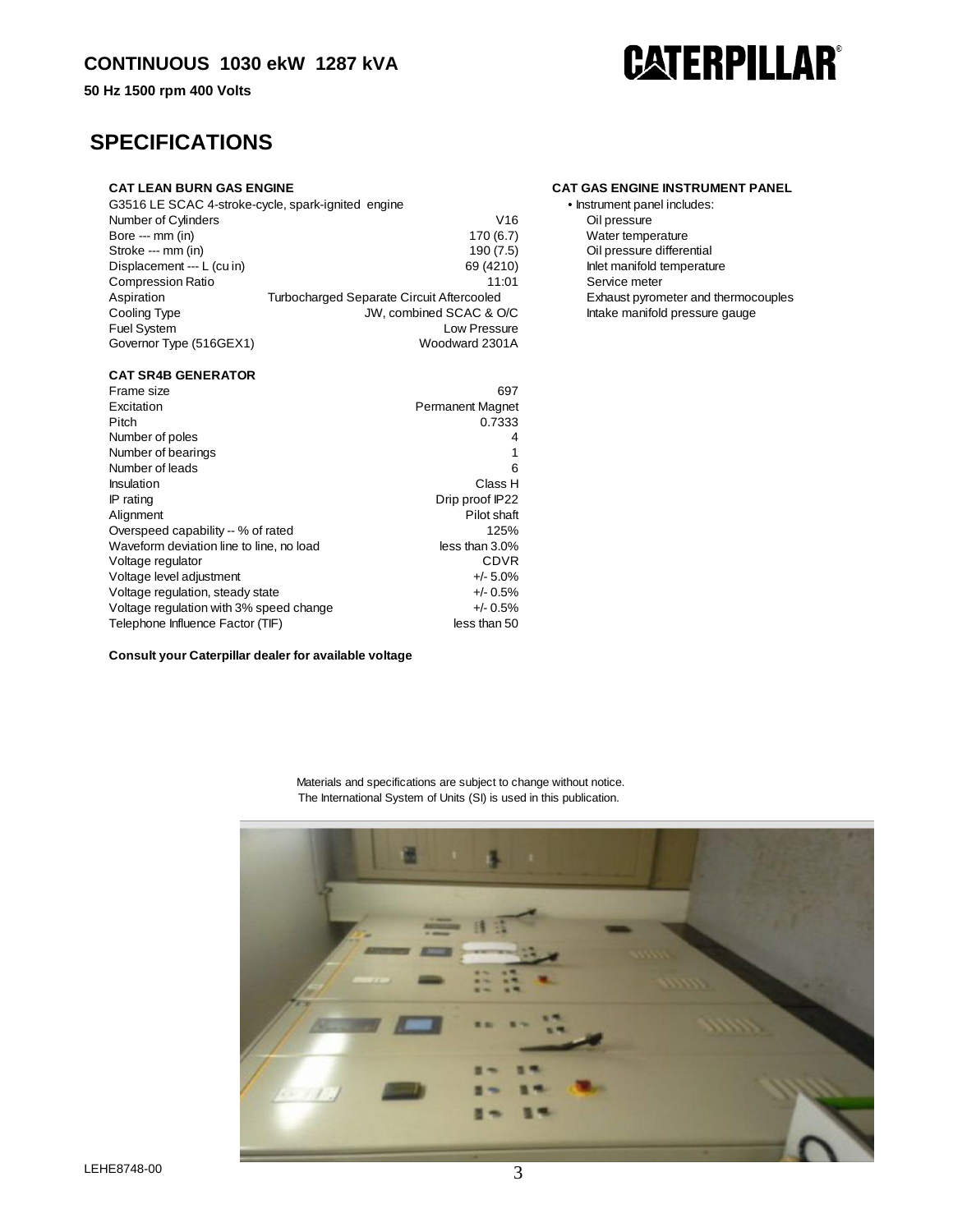## **CATERPILLAR®**

 **50 Hz 1500 rpm 400 Volts** 

### **TECHNICAL DATA**

| <b>G3516 Gas Generator Set</b>                     |                      | <b>DM 0761</b> |
|----------------------------------------------------|----------------------|----------------|
| Emission level (NOx)                               | mg/Nm <sup>3</sup>   | 500            |
| Aftercooler SCAC                                   | Deg C                | 54             |
| Package Performance (1)                            |                      |                |
| Power Rating @ 0.8 pf (w/ water pumps and w/o fan) | Continuous<br>ekW    | 1030           |
| Power Rating @ 0.8 pf (w/ water pumps and w/o fan) | kVA.<br>Continuous   | 1287           |
| Power Rating @ 1.0 pf (w/ water pumps and w/o fan) | Continuous<br>ekW    | 1039           |
| Electric Efficiency @ 1.0 pf (ISO 3046/1) (2)      | %                    | 32             |
| Mechanical Power (w/ water pumps and w/o fan)      | bkW                  | 1070           |
| <b>Fuel Consumption (3)</b>                        |                      |                |
| 100% load w/o fan                                  | $Nm^3/hr$            | 526            |
| 75% load w/o fan                                   | Nm <sup>3</sup> /hr  | 433            |
| 50% load w/o fan                                   | Nm <sup>3</sup> /hr  | 315            |
| <b>Altitude Capability</b>                         |                      |                |
| At 25 Deg C (77 Deg F) ambient, above sea level    | M                    | 500            |
| <b>Cooling System</b>                              |                      |                |
| Ambient air temperature                            | Deg C                | 25             |
| Jacket water temperature (Maximum outlet)          | Deg C                | 110            |
| <b>Exhaust System</b>                              |                      |                |
| Combustion air inlet flow rate                     | Nm <sup>3</sup> /min | 67.9           |
| Exhaust stack gas temperature                      | Deg C                | 479            |
| Exhaust gas flow rate                              | Nm <sup>3</sup> /min | 78.8           |
| <b>Heat Rejection</b>                              |                      |                |
| Heat rejection to jacket water                     | kW                   | 817            |
| Heat rejection to AC and OC                        | kW                   | 316            |
| Heat rejection to exhaust (LHV to 25 Deg C)        | kW                   | 929            |
| Heat rejection to exhaust (LHV to 120 Deg C)       | kW                   | 701            |
| Heat rejection to atmosphere from engine           | kW                   | 112            |
| Heat rejection to atmosphere from generator        | kW                   | 40.7           |
| Generator                                          |                      |                |
| Frame                                              |                      | 697            |
| Temperature rise                                   | Deg C                | 105            |
| Motor starting capability @ 30% voltage dip (4)    | skVA                 | 2259           |
| Emissions (5)                                      |                      |                |
| NOx @ 5% O2 (dry)                                  | mg/Nm <sup>3</sup>   | 500            |
| CO @ 5% O2 (dry)                                   | mg/Nm <sup>3</sup>   | 1119           |
| THC @ 5% O2 (dry)                                  | mg/Nm <sup>3</sup>   | 1375           |
| NMHC @ 5% O2 (dry)                                 | mg/Nm <sup>3</sup>   | 207            |
| Exhaust O2 (dry)                                   | $\%$                 | 6.5            |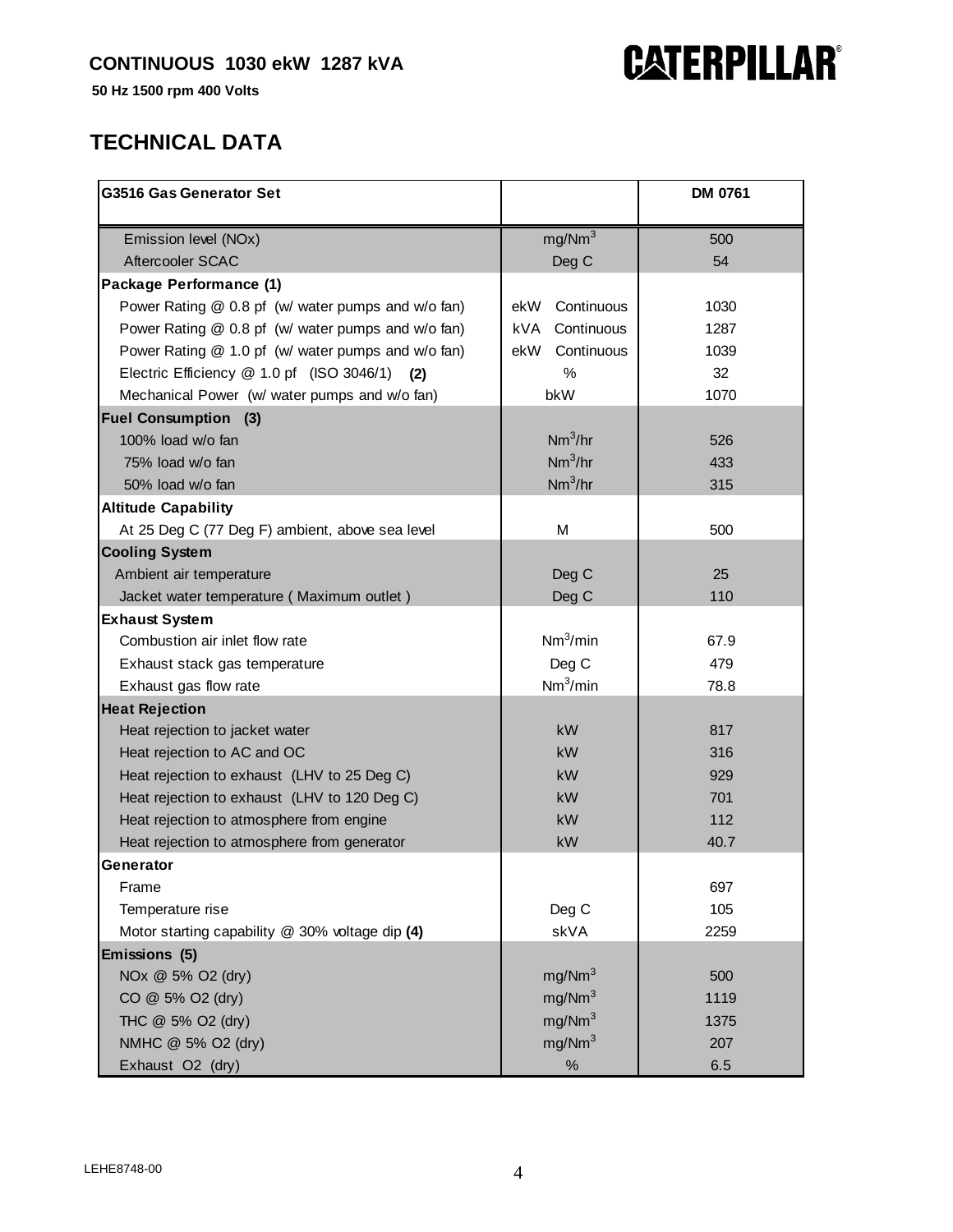## **CATERPILLAR®**

### **DEFINITIONS AND CONDITIONS**

(1) **Continuous** --- Maximum output available for an unlimited time

 **Ratings** are based on pipeline natural gas having a Low Heat Value (LHV) of 35.6 MJ/Nm<sup>3</sup> (905 Btu/ft<sup>3</sup>) and 80 Caterpillar Methane Number. For values in excess of altitude, ambient temperature, inlet/exhaust restriction, or different from the conditions listed, contact your local Caterpillar dealer.

- (2) **Efficiency** of standard generator is used. For higher efficiency generators, contact your local Caterpillar dealer.
- (3) **Ratings and fuel consumption** are based on ISO3046/1 standard reference conditions of 25 deg C (77 deg F) of ambient temperature and 100 kPa (29.61 in Hg) of total barometic pressure, 30% relative humidity with 0, +5% fuel tolerance.
- (6) Assume synchronous driver
- (7) **Emissions data** measurements are consistent with those described in EPA CFR 40 Part 89 Subpart D & E and ISO8178-1 for measuring HC, CO, PM,  $NO<sub>x</sub>$ . Data shown is based on steady state engine operating conditions of 25 deg C (77 deg F), 96.28 kPa (28.43 in Hg) and fuel having a LHV of 35.6 MJ/Nm<sup>3</sup> (905 Btu/cu ft) and 80 Caterpillar Methane Number at 101.60 kPa (30.00 in Hg) absolute and 0 deg C (32 deg F). Emission darta shown is subject to instrumentation, measurement, facility, and engine fuel system adjustment.